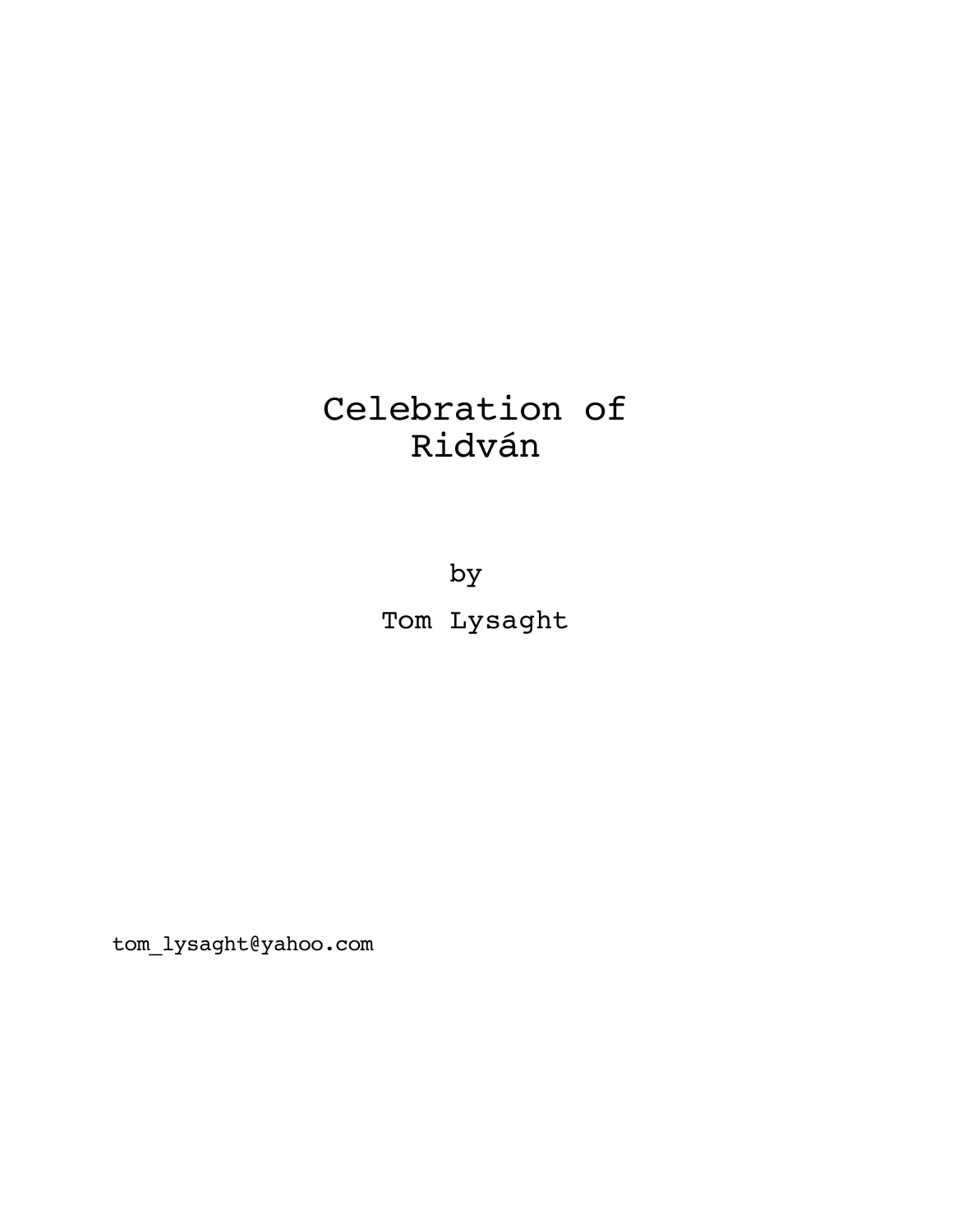## **RIDVAN**

At either end of the stage stand the two Narrators. Off to the side sits a third actor, writing. This is Nabil.

#### NARRATOR I

In 1863, Bahá'u'lláh and the other Bábís were in exile in Baghdad. There, the halfbrother of Bahá'u'lláh became a cause of dissension. Mirza Yahyá spread false<br>accussations about Bahá'u'lláh. He told accussations about Bahá'u'lláh. the Bábís that Bahá'u'lláh was undermining the Báb's teachings. He lied to the Iraqi government, saying that Bahá'u'lláh was organizing the Bábí community for political reasons. These wild rumors were in total contrast to the truth. But they succeeded in causing bitter controversies, dissension, and division among the believers... For this reason, Bahá'u'lláh retired to the mountains of Sulaymáníyyih, where He lived in seclusion in the wilderness for two years. As Bahá'u'lláh Himself explained:

Narrator II will read from a book when quoting Bahá'u'lláh's Words, so that it is clear that there is no attempt to dramatically portray the Manifestation of God.

#### NARRATOR II

"The one object of our retirement was to avoid becoming a subject of discord among the faithful, a source of disturbance unto Our companions, the means of injury to any soul, or the cause of sorrow to any heart." 1

#### NARRATOR III

During Bahá'u'lláh's absence, the Bábí community completely deteriorated. The Bábís were divided among themselves. In one town alone, four different Bábí sects started up, each bearing a different name. Meanwhile, no less than 25 different individuals proclaimed themselves to be "Him Whom God Shall Make Manifest" -- the Promised One Whose advent the Báb had foretold. Even Nabíl, the famous historian, made this claim...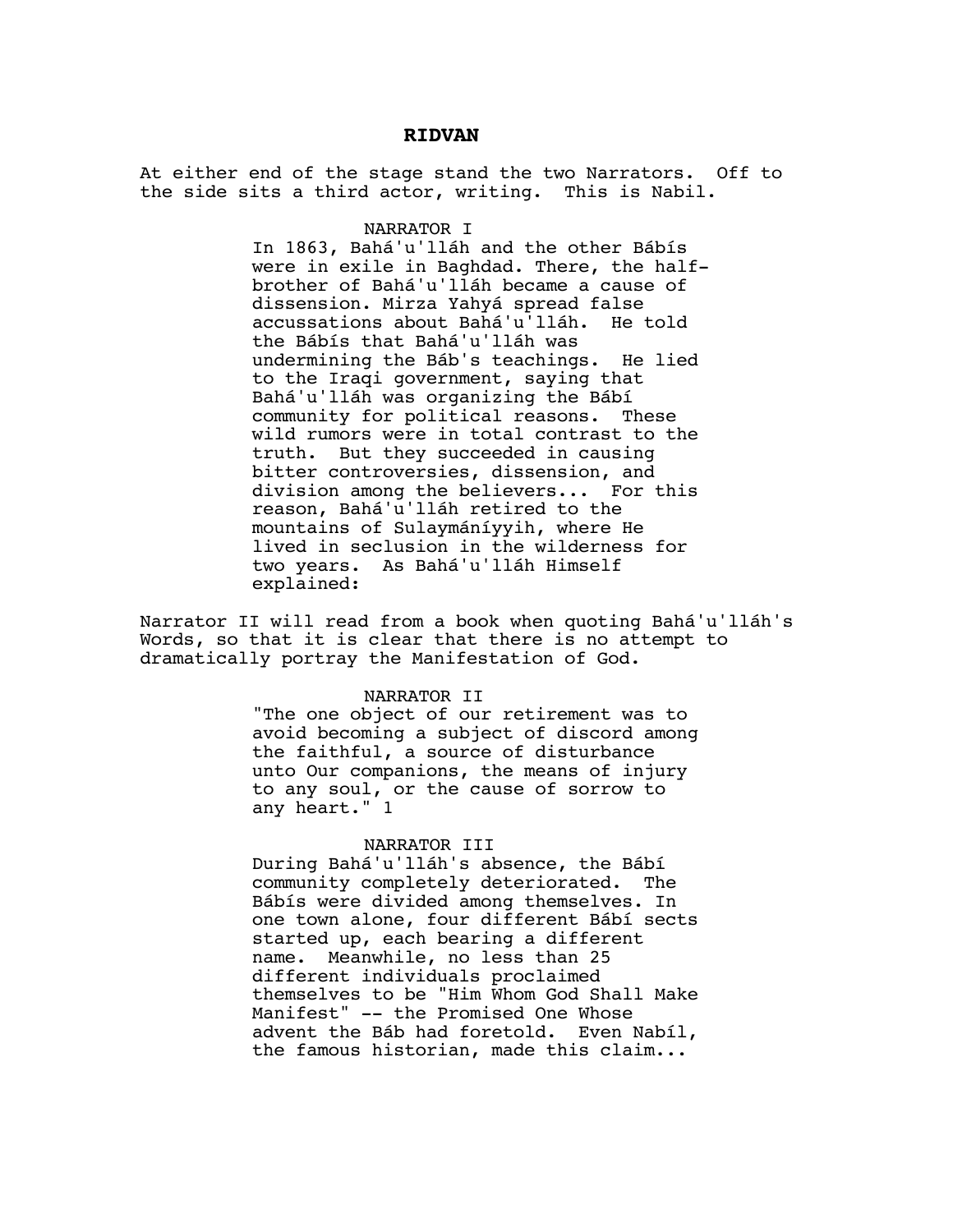Narrator II indicates the actor who is seated and writing. Nabíl looks sheepish at this reference to a time he would like to forget.

## NARRATOR I

Some of these claimants were cunning, conniving men, some were simple, misguided souls, and some saw themselves as spiritually standing head and shoulders above Mirza Yahyá, who was asserting leadership. Later, Nabíl would beg forgiveness from Bahá'u'lláh for his presumptuous claim... But meanwhile, there was such a decline in the fortunes of the Bábí community that the Bábís hardly dared show themselves in public. Kurds and Persians vied with one another when encountering Bábís in the streets to see who could heap the most abuse upon the Bábís, and who best insult their new religion. Most of the Bábís were dispirited. Unlike the early heroes and martyrs who, only a decade before, had demonstrated with their life's blood the staunchness of their faith and the depth of their love, the Bábís were now spiritually as dead. Finally, spurned and rejected by a number of stalwart Bábís, Mirza Yahyá himself even wrote to Bahá'u'lláh, begging Him to return to Baghdád.

(indicates another actor) Bahíyyih Khánum, the Greatest Holy Leaf, the daughter of Bahá'u'lláh:

## BAHIYYIH KHANUM

At last! At last! As my mother, my brother, and I sat in a breathless state of expectancy, we heard a step. It was a dervish. Through the disguise we saw the light of our beloved one's presence...

(indicating the divan upstage center)

We hardly knew Him; his beard and hair were long and matted -- He really was a dervish in appearance... Our joy cannot be described as we clung to Him.

#### NARRATOR III

The young 'Abdu'l-Bahá had fallen into great despondency during his Father's twoyear absence. He would go away by himself, and, when sought for, be found weeping, falling into such a state of (MORE)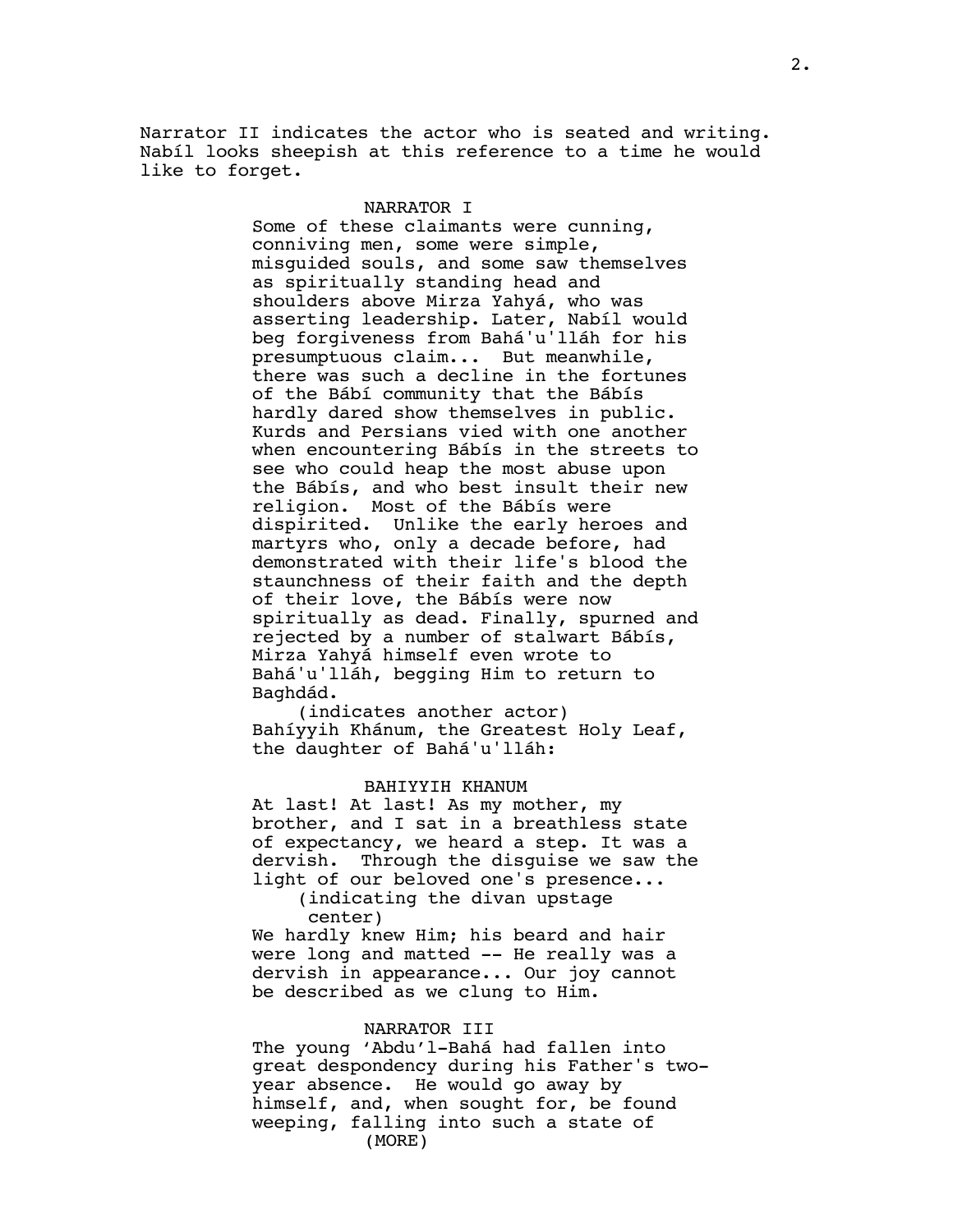# grief that no one could console him. 45 (indicating actor) Bahíyyih Khánum: NARRATOR III

#### BAHIYYIH KHANUM

The meeting between my brother and father was the most touching and pathetic sight I have ever seen. Abbás Effendi threw himself on the floor before Him and kissed and embraced His feet, weeping and crying, "Why did You leave us, why did You leave us?" while the great uncouth dervish wept over his boy. I could never forget that scene. 2

#### NARRATOR I

Once again Bahá'u'lláh took the reins of the Cause into His hands. However...

# NARRATOR II

(quoting Bahá'u'lláh) "We found no more than a handful of souls, faint and dispirited, nay utterly lost and dead. The Cause of God had ceased to be on any one's lips, nor was any heart receptive to its message." Bahá'u'lláh. 3

## NARRATOR III

Through His counsels and encouragement Bahá'u'lláh began to rebuild the Bábí community and restore its self-respect and prestige. The clouds of uncertainty that had hung over the Bábís during His absence now began to lift. They could now hold their heads high, and were no longer the butt of every foul abuse. Bahá'u'lláh breathed a new life into the dying community.

The SOUND of telegraph tapping.

NARRATOR I The British Consul in Baghdád, Captain Sir Arnold Kemball:

The British consul comes forward. He bows stiffly and formally. He gestures toward the divan upstage center as he refers to Bahá'u'lláh.

> BRITISH CONSUL (British accent) Having had occasion to allude to the (MORE)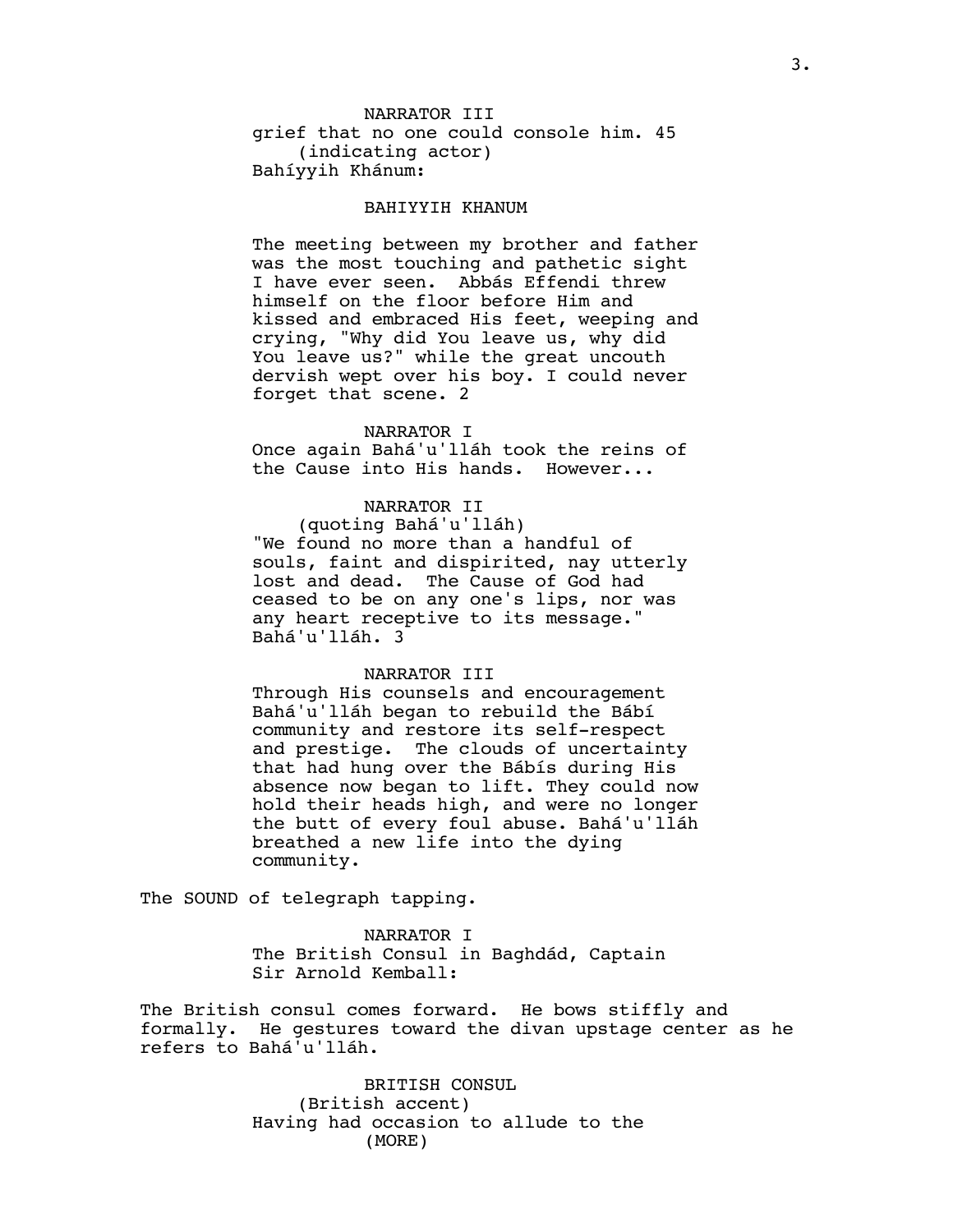# BRITISH CONSUL

Bábís in Baghdád I may mention that... their chief is a certain Mirza Husayn Ali... this individual enjoys a consideration which partakes of absolute devotion and reverence on the part of his followers... 4

A procession of admirers and believers file in from both sides of the off-stage wings. The procesion is ceremonial and stylized. The believers take their places at the foot of the divan. Some sit on their heels; some stand with heads bowed. They form a V-shaped phalanx.

# NARRATOR III

(as procession enters) Bahá'u'lláh had scarcely begun to revive the Bábís in Baghdád, when the admirers He had left behind in the wilderness of Sulaymáníyyih began to flock to the capital, looking for Him. Then the religious leaders of Baghdád sought His presence. Some became His followers...

More and more people enter and approach the divan.

## NARRATOR I

... Government officials were moved to extol the character and conduct of Bahá'u'lláh. The Governor of Baghdád called Him one of the "Lights of the Age" and came to Him for advice on matters of state. Persian princes living in Baghdád were likewise drawn into Bahá'u'lláh's Bahá'u'lláh ever-widening circle of admirers.

(indicating one near the divan) Persan Prince Zaynu'l-Abidim Khan:

A Persian prince steps out of the tableau of admirers and addresses the audience.

## PERSIAN PRINCE

I cannot explain it. I do not know how it is, but whenever I feel gloomy and depressed, I have only to go to the house of Bahá'u'lláh to have my spirit uplifted. 5

The Persian prince rejoins Bahá'u'lláh's admirers.

NARRATOR III The British Consul in Baghdád, Captain Sir Arnold Kemball called upon (MORE)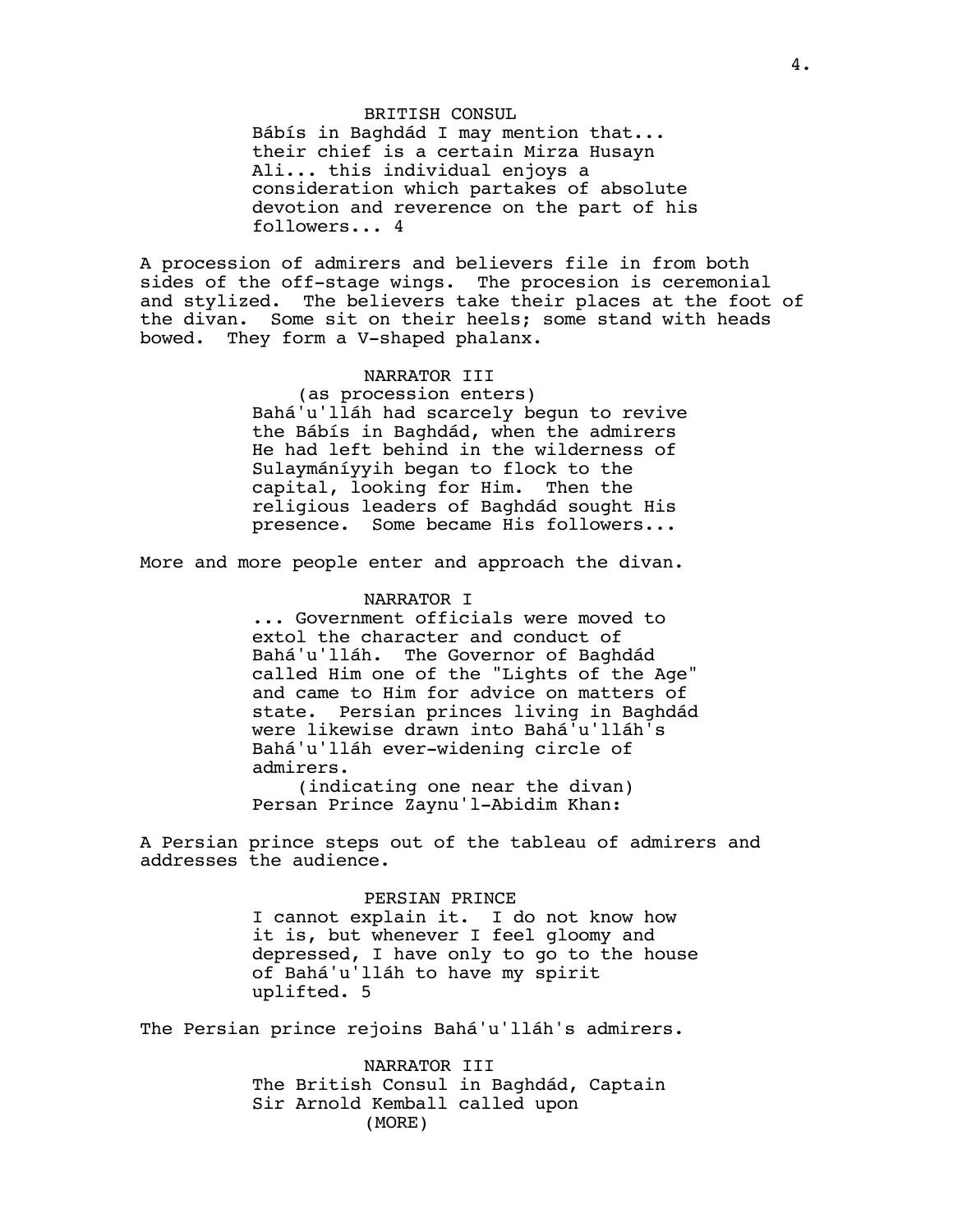Bahá'u'lláh and offered Him British citizenship and protection... NARRATOR III

The British Consul takes two steps toward the divan and bows stiffly, as if to say, "at your service."

> NARRATOR III (cont'd) ... He volunteered to transmit to Queen Victoria any communication Bahá'u'lláh wished to forward to her. He even expressed his readiness to arrange for Bahá'u'lláh's transfer of residence to India — or to anywhere He so desired.

The British Consul rejoins the admirers poised before the divan. One by one the admirers now approach the divan, take a scroll or tablet of Scripture from it, and cross to the opposite side of the stage, exiting in procession.

## NARRATOR I

The number and diversity of people flocking to the House of Bahá'u'lláh in Baghdád was amazing enough, but equally remarkable was the enormous expansion in the scope and volume of Baha'u'llah's Writings, after His return from Sulaymáníyyih. To the magnificence of His rising power and prestige was now added a prodigious body of Writings that streamed day and night from His pen.

The procession of believers and admirers, their drooping souls uplifted by the visitation and receipt of the Tablets, now has exited the stage. Except for two, who linger suspiciously near the wings, whispering to each other.

#### NARRATOR III

But this only served to fan the flame of hatred smoldering in the hearts of His jealous enemies. A certain mischievous priest allied himself with the Persian consul in Baghdád. Together they strove to persecute, banish, and finally to murder Bahá'u'lláh. Hired assassins were employed...

One of the plotters exits. The other ruffian stands, leaning back, as if in a doorway, concealing something under his cloak.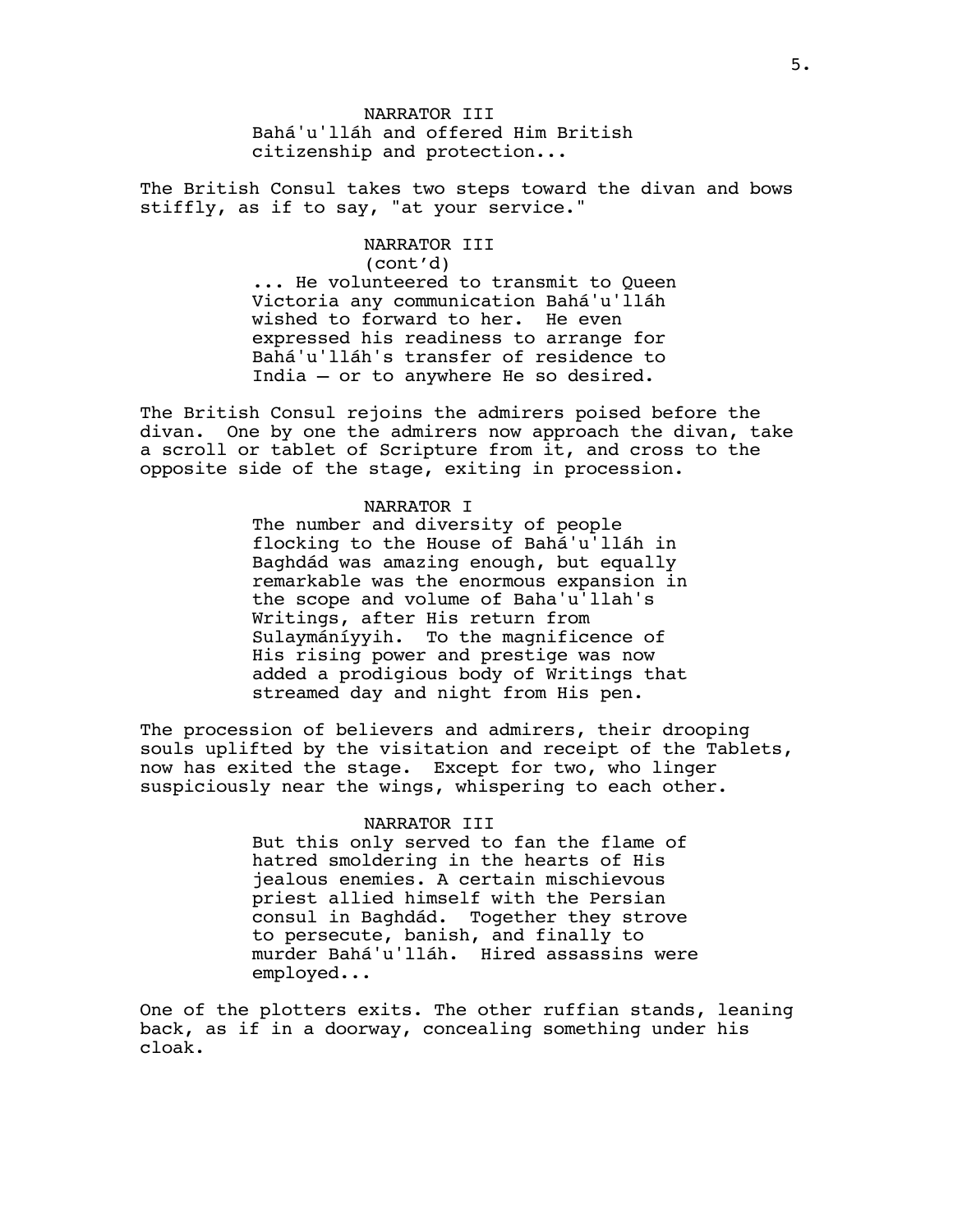# NARRATOR III

(cont'd)

One would-be murderer, lurking in a doorway -- upon witnessing the majestic sight of Bahá'u'lláh walking in the street -- dropped his gun and fell speechless.

## NARRATOR III (cont'd)

...Bahá'u'lláh instructed His own brother to pick up the man's pistol and to hand it back to him. "Show him the way to his house," Bahá'u'lláh is reported as saying. "He seems to have lost his way."

NARRATOR I

Another assassin burst into the public bath with knives drawn...

A ruffian, with knife drawn, bursts through the upstage partition and rushes the divan.

> NARRATOR I (cont'd) ..but then turned and fled trembling.

The would-be assassin backs off-stage as if in shock.

# NARRATOR III

A period of more intense suffering and turmoil had begun for Bahá'u'lláh. A dream He had at the time revealed as much to Him.

The theme MUSIC that signals Bahá'u'lláh's revealed Words commences.

# NARRATOR II

(reading from book) "I saw the Prophets and Messengers gather and seat themselves around Me, moaning, weeping and loudly lamenting. Amazed, I inquired of them the reason, whereupon their lamentation and weeping waxed greater, and they said unto me: 'We weep for Thee, O Most Great Mystery, O Tabernacle of Immortality!' They wept with such a weeping that I too wept with them. Thereupon the Concourse on high addressed Me saying: '...Erelong shalt Thou behold with Thine own eyes what no Prophet hath beheld... Be patient, be patient....' They continued addressing Me (MORE)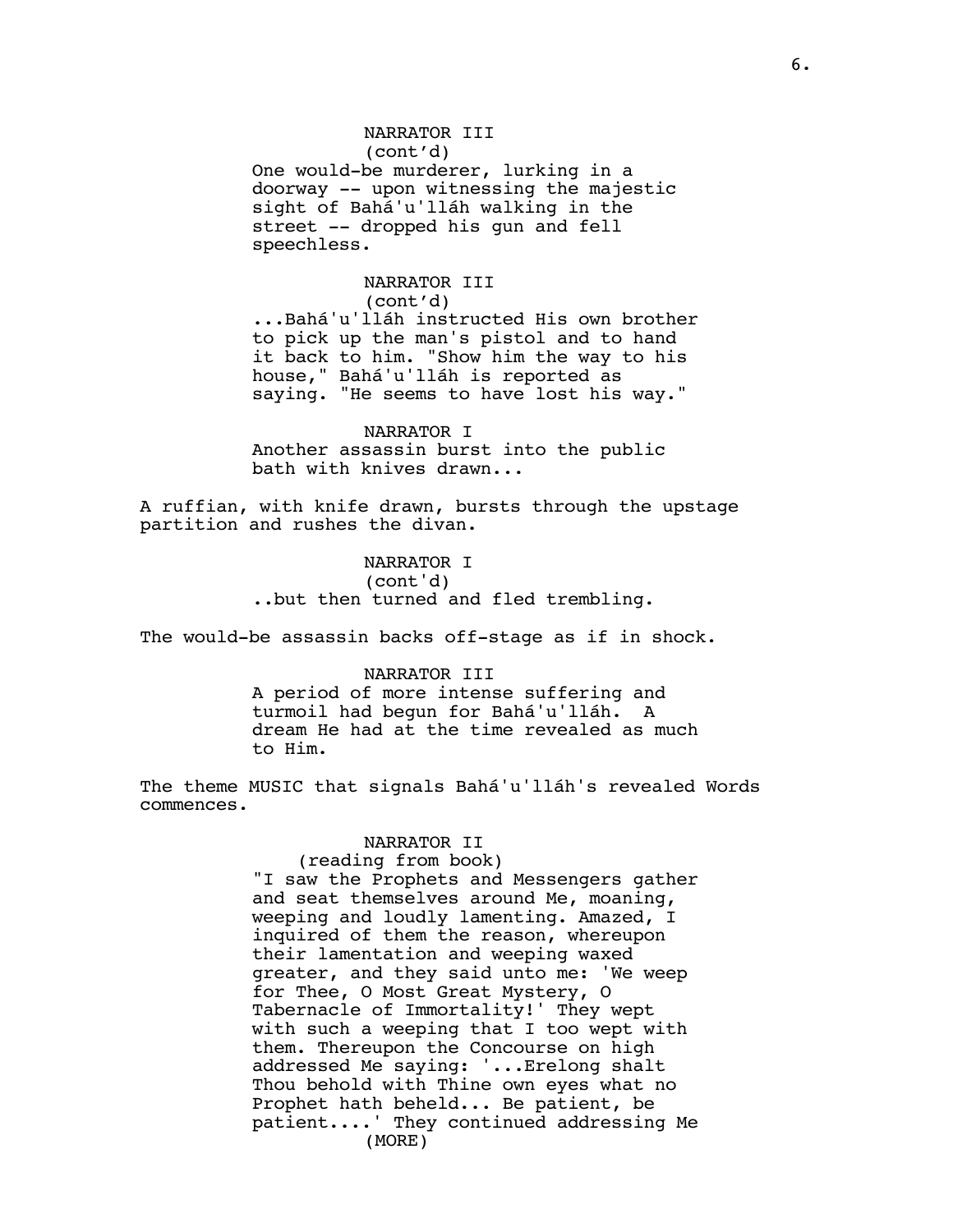the whole night until the approach of dawn." 6 NARRATOR II

Again we see the two plotters, whispering in the wings.

#### NARRATOR I

Finally, the plotting of Bahá'u'lláh's enemies bore fruit. They convinced the Shah of Persia that it was in his nation's best interests to have Bahá'u'lláh moved even farther from Persia's borders. They told the Shah that too many Persians were still being attracted to the new Faith. The Shah petitioned the Sultan of the Ottoman Empire, and the Sultan consented to banish Bahá'u'lláh to Constantinople.

The two plotters pat each other on the back and exit, gloating.

# NARRATOR I

(cont'd) (indicating actor) Bahíyyih Khánum, the daughter of Bahá'u'lláh:

#### BAHIYYIH KHANUM

When it became known that this departure was to take place, great was the consternation among the friends. We had to make preparations for a journey, we knew not how long, to a place we knew not where. The friends came weeping helplessly, "What shall we do? What is going to happen to our Beloved? What?" There was such turmoil that we could not proceed with our preparations. At this juncture, the Governor of Baghdád, a fervent admirer of Bahá'u'lláh, who was supposed to be enforcing the Prisoner's exile, invited Bahá'u'lláh to bring some of the friends and come and stay in his garden, a short distance outside of Baghdád. 7

# NARRATOR III

When Bahá'u'lláh appeared in the courtyard of His house, His companions, who were grief-stricken and despairing over the notion of separation, prostrated themselves at His feet. Bahá'u'lláh stood there, amid all the weeping and sobbing, speaking words of comfort. He (MORE)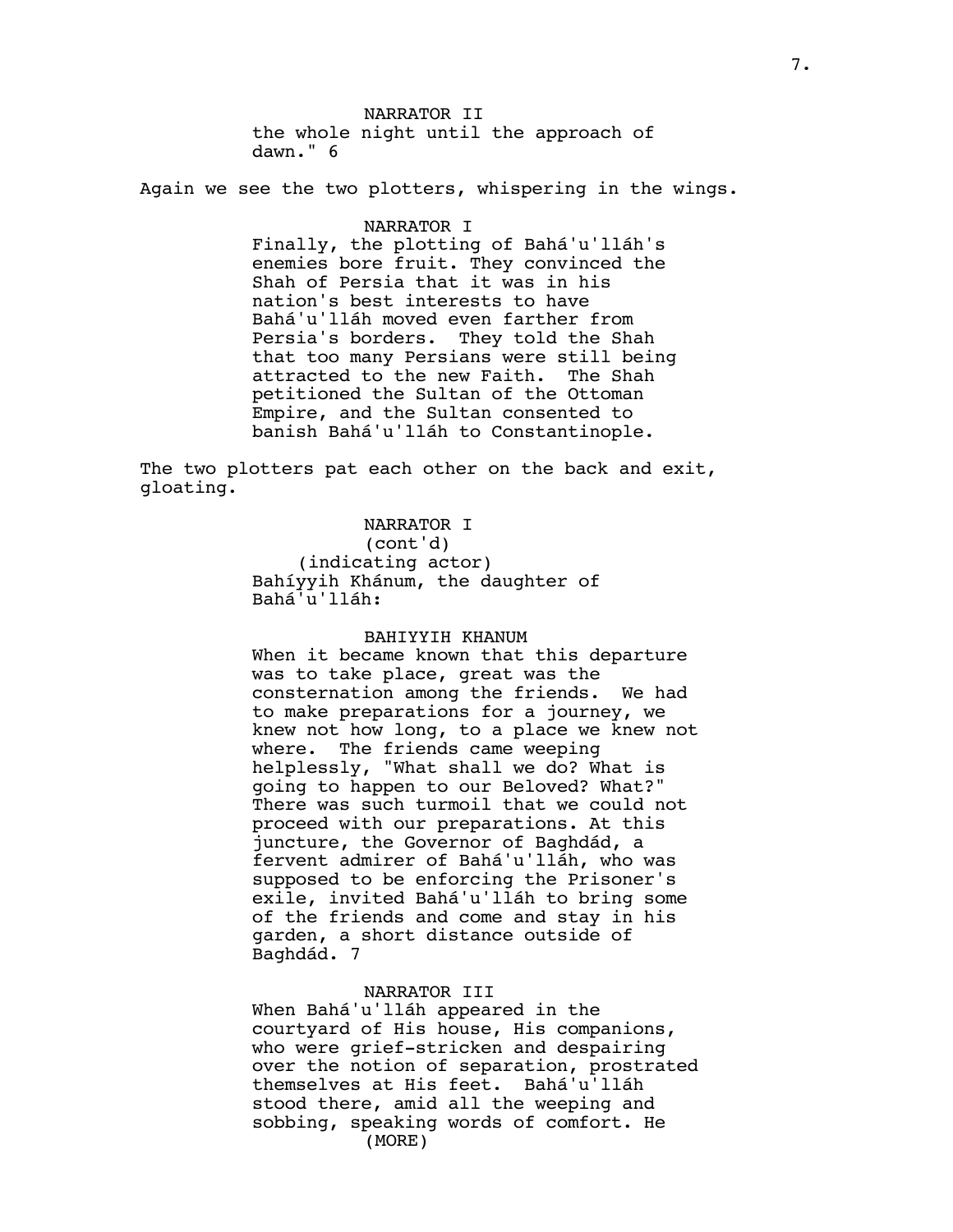promised to receive each one of the believers later in the Garden of Ridvan. NARRATOR III

NARRATOR III (cont'd) The Baha'i coppersmith, Asadu'llah Kashani:

## ASADU'LLAH KASHANI

(gruff Persian accent) All the city came, friends and others, to see Him leave for the Ridvan. There was a great crowd. Weeping women pressed forward and laid their babes and young children at His feet. He tenderly raised those infants, one by one, blessing them, gently and lovingly replacing them in their sorrowing mothers' arms, and charging them to bring up those dear flowers of humanity to serve God in steadfast faith and truth... What a soulstirring day! Men threw themselves in His path; if only His blessed feet might touch them as they passed. Our Beloved One got into a boat to cross the river, the people pressing round Him waiting, not to lose one of the remaining chances of being in His Presence.

## NARRATOR I

Bahá'u'lláh was then ferried across the river accompanied by three of His sons. With them also was His amanuensis, Mirza Aqa Jan.

# ASADU'LLAH

#### KASHANI

At length the boat put off, and we watched it with sorrowing hearts. Then we were aware of an extraordinary exhilaration, some marvelous exaltation in the atmosphere of that day.

There is the distant SOUND of a muezzin's call to prayer - or perhaps the faint chanting of "Ya Baha'ul'Abha."

# ASADU'LLAH

KASHANI (cont'd) The reason for this phenomenon we were in due time to learn. 8

Asadu'llah Kashani indicates the actor reading Bahíyyih Khánum's words.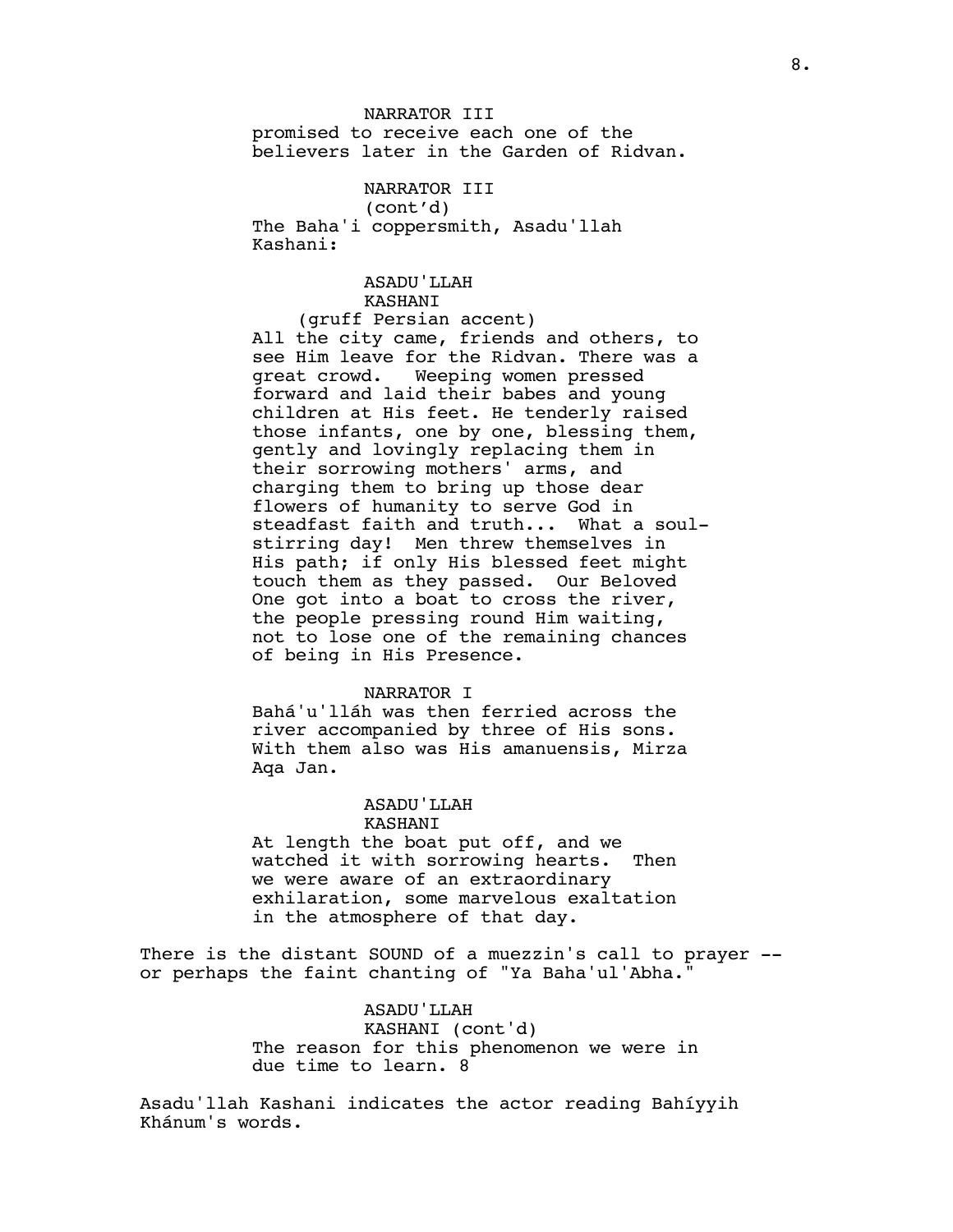NARRATOR I Bahíyyih Khánum, daughter of Bahá'u'lláh:

BAHIYYIH KHANUM It was during Bahá'u'lláh's stay in this garden that the declaration was made... that He was "Him Whom God Shall Make Manifest." 9

## NARRATOR III

The call to afternoon prayer was just then being raised from the mosque. The muezzin's melodious chant of "God is Most Great" floated across the river, escorting Bahá'u'lláh to the Garden of Ridvan. There He disembarked, and appearing in the utmost joy, began to pace majestically down the paths lined with flowers and fruit trees, the call to prayer still echoing in the air around Him.

Theme MUSIC, which accompanies the reading of Bahá'u'lláh's revealed Words, starts up.

# NARRATOR II

(reading from a book) "The Divine Springtime is come... 10 Springtime which autumn will never overtake... Day which shall never be followed by night... 11 Mighty, inconceivably mighty is this Day! 12 a day so blest that past ages and centuries can never hope to rival it...13 The purpose underlying all creation is the revelation of... this most holy Day, the Day known as the Day of God, in His Books and Scriptures -- the Day which all the Prophets, and the Chosen Ones, and the holy ones, have wished to witness." 14

#### NARRATOR I

The hour had struck. To that select group, Bahá'u'lláh revealed Himself as the One foretold by the Báb, the One Whose coming had been promised in all the Books of God... A deep silence fell upon the audience. They understood the immensity of that Decaration: the inauguration of the kingdom of heaven on earth. The sorrow of exile had suddenly become an ecstasy of hope. Bahá'u'lláh (MORE)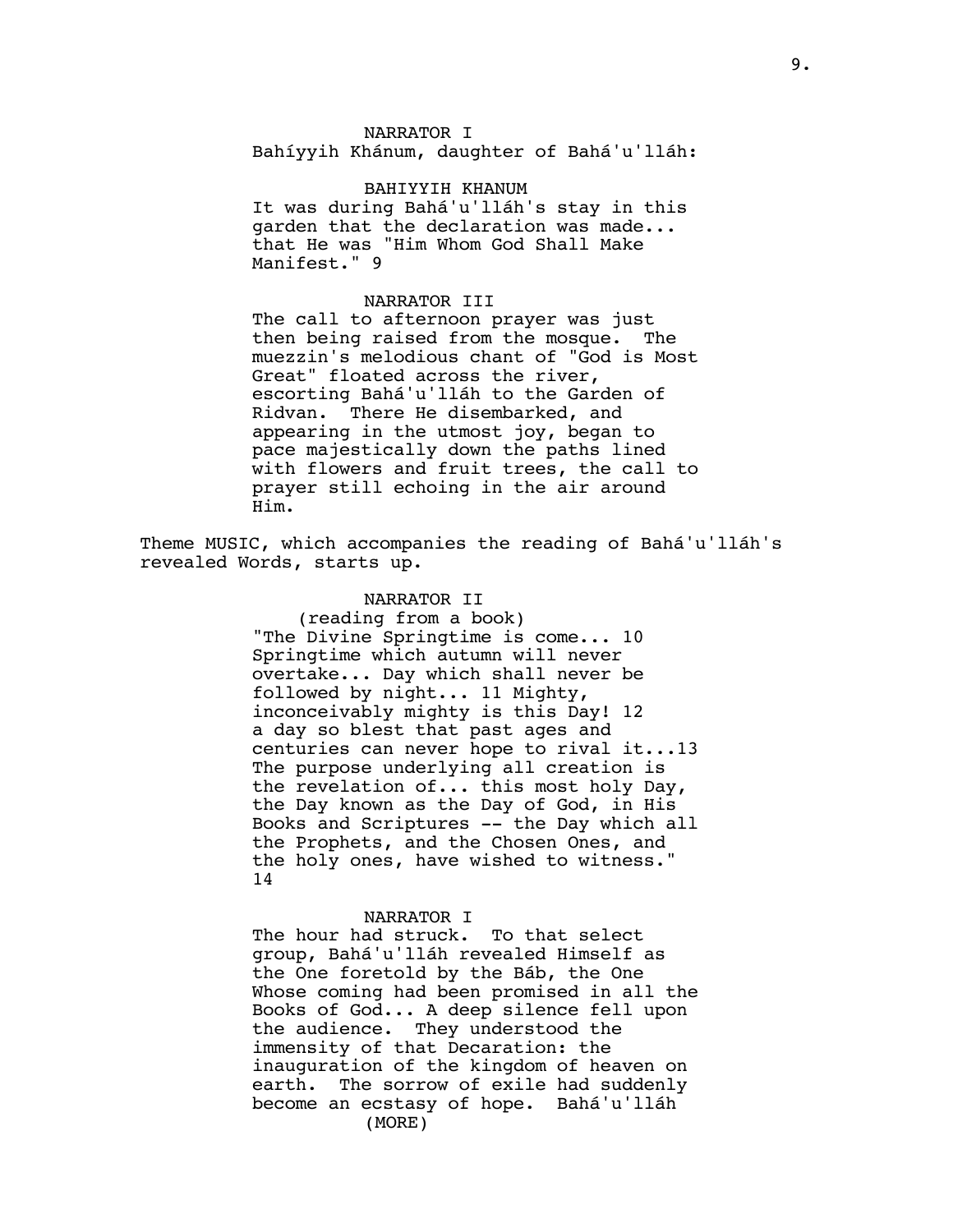had turned a sad occasion into the most joyous event imaginable. NARRATOR I

Theme MUSIC builds.

# NARRATOR II

(reading from a book) "Verily, I say, this is the Day in which mankind can behold the Face, and hear the Voice, of the Promised One. The Call of God hath been raised... It behoveth every man to blot out the trace of every idle word from the tablet of his heart, and to gaze, with an open and unbiased mind, on the signs of His Revelation... His voice is calling you unto that which shall profit you." 15

From either side of the stage, a procession of believers enters, each bearing a single long-stemmed rose. They approach the divan and set the roses down in a heap in front of it.

# NARRATOR III

For twelve days and nights Bahá'u'lláh remained in the Garden of Ridvan, hosting the great numbers who came to pay their respects to Him. Each day a constant stream of people came from Baghdád to visit Bahá'u'lláh. They could not bear being parted from Him.

NARRATOR I The historian, Nabíl:

Nabíl, who has been on the outer perimeters of the performance, as if recording the historical events, now steps forward.

#### NABIL

Every day, ere the hour of dawn, the gardeners would pick the roses which lined the four avenues of the garden, and would pile them in the center of the floor of His blessed tent. So great would be the heap that when His companions gathered to drink their morning tea in His presence, they would be unable to see each other across it. All these roses Bahá'u'lláh would, with His own hands, entrust to those whom He dismissed from His presence every morning to be delivered, on His behalf, to His Arab and Persian friends in the city." 16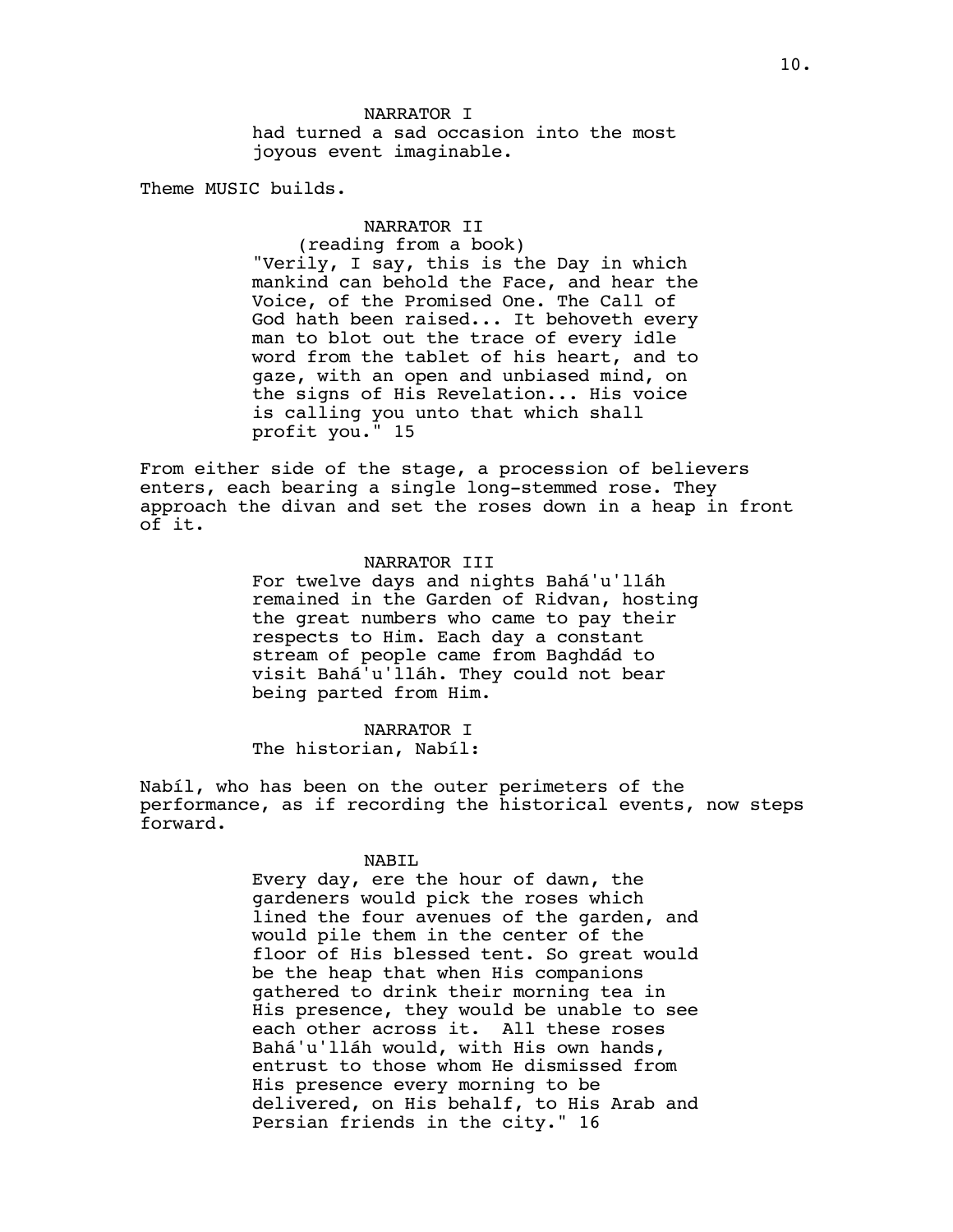The two columns of believers now cross the stage, moving back to the side from which they each entered, first removing a single rose from the heap as they pass the divan. They exit processionally. Nabíl, meanwhile, circumabulates the divan, cradling his book under his arm.

#### NABIL (cont'd)

For three successive nights I watched and circled round His blessed tent. Every time I passed by the couch whereon He lay, I would find Him wakeful, and every day, from morn till eventide, I would see Him ceaselessly engaged in conversing with the stream of visitors who kept flowing in from Baghdád.

The two columns of believers with roses re-enter. They cross in front of the divan and then sink to the floor.

#### NARRATOR II

(reading from a book) "What hath become of creation?... Whither are gone all created things?... Lo, the entire creation hath passed away!... Verily, We have caused every soul to expire by virtue of Our all-subduing sovereignty. We have then called into being a new creation... 17 The Word of God hath been made manifest... 18 No sooner had the first Word proceeded... than the whole creation was revolutionized... Through that Word the realities of all created things were shaken, were divided, separated, scattered, combined and reunited, disclosing... entities of a new creation." 19

The warbling SOUND of nightingales commences.

#### NABIL

One night, the ninth night of the waxing moon, I happened to be one of those who watched beside His blessed tent. As the hour of midnight approached, I saw Him issue from His tent, pass by the places where some of His companions were sleeping, and begin to pace up and down the moonlit, flower-bordered avenues of the garden. So loud was the singing of the nightingales on every side that only those who were near Him could hear distinctly His voice. He continued to (MORE)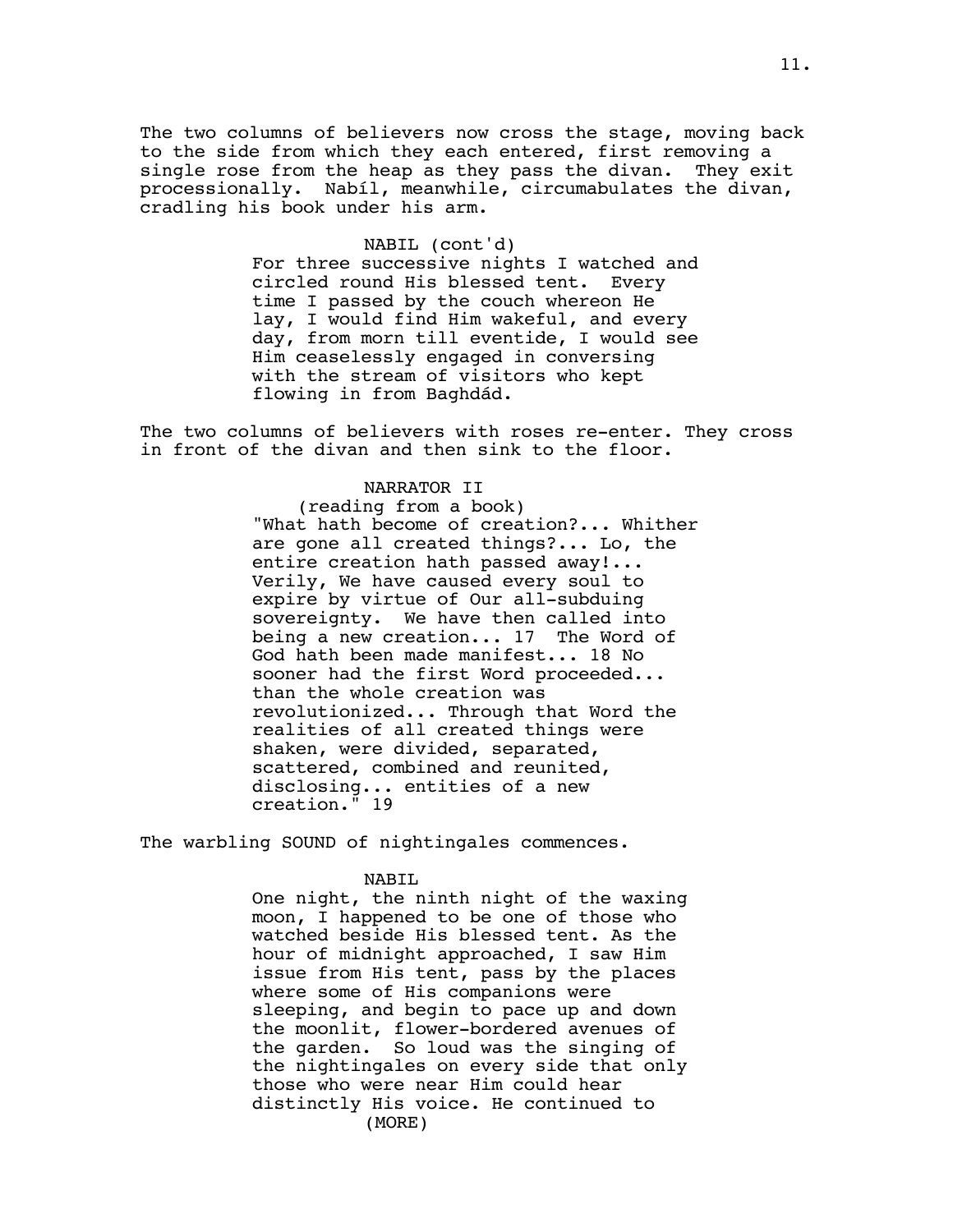walk until, pausing in the midst of these avenues, He observed: NABIL (cont'd)

NARRATOR I (reading from a book) "Consider these nightingales. So great is their love for these roses, that sleepless from dusk till dawn, they warble their melodies and commune with burning passion with the object of their adoration. How then can those who claim to be afire with the rose-like beauty of the Beloved choose to sleep?" 20

The theme MUSIC now rises gradually over the SOUND of the nightingales.

#### NARRATOR II

(reading from a book) "Verily, I say, this is the Day in which mankind can behold the Face, and hear the Voice, of the Promised One. The Call of God hath been raised... It behoveth every man to blot out the trace of every idle word from the tablet of his heart, and to gaze, with an open and unbiased mind, on the signs of His Revelation... 21 His voice is calling you unto that which shall profit you." 15

The sleeping believers begin to stir. The MUSIC builds.

NARRATOR III

(reading from a book) "Take heed that you do not vacillate in your determination to embrace the truth of this Cause... This is the changeless Faith of God, eternal in the past, eternal in the future..." 22

Slowly the resurrected believers take up the long-stemmed roses, and approach the audience with them.

## NARRATOR II

(reading from a book) "In this Day a great festival is taking place in the Realms above, for whatsoever was promised in the sacred Scriptures hath been fulfilled. This is the Day of great rejoicing..." 23

NARRATOR I (reading from a book) "Oh, how I long to announce unto every (MORE)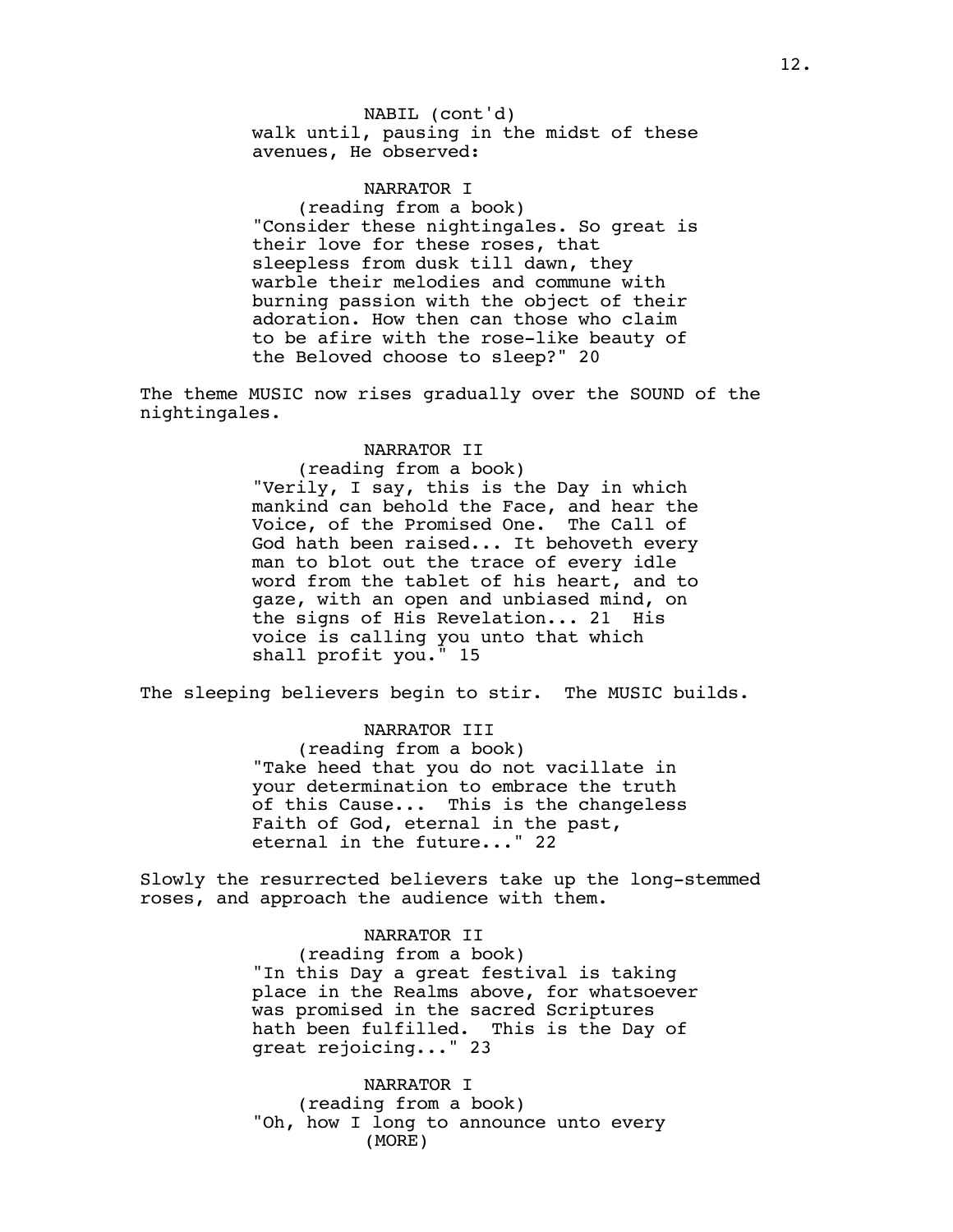spot on the surface of the earth, and to carry to each one of its cities, the gladtidings of this Revelation.." 24 NARRATOR I

The procession of believers presents roses to the members of the audience, as if passing the torch of the Word of God. During the following recitation of the "Ridvan Tablet" they should encourage the audience to "arise" and to "guide" and to "attract," transforming the audience from passive to active participants.

# NARRATOR II

(reading from a book) "The Divine Springtime is come, O Most Exalted Pen, for the Festival of the All-Merciful is fast approaching. Bestir thyself, and magnify, before the entire creation, the name of God, and celebrate His praise, in such wise that all created things may be regenerated and made new. Speak, and hold not thy peace... Arise before the nations of the earth, and arm thyself with the power of this Most Great Name, and be not of those who tarry..."

# NARRATOR III

(reading from a book) "...Arise, and proclaim unto the entire creation the tidings that He Who is the All-Merciful hath directed His steps towards the Ridvan and entered it..."

# NARRATOR II

(reading from a book) "... Guide, then, the people unto the garden of delight which God hath made the Throne of His Paradise. We have chosen thee to be our most mighty Trumpet, whose blast is to signalize the resurrection of all mankind...."

## NARRATOR I

## (reading from a book)

"... Attract the hearts of men, through the call of Him, the one Beloved. Say: This is the Voice of God, if ye do but hearken. This is the Day Spring of the Revelation of God, did ye but know it. This is the Dawning-Place of the Cause of God, were ye to recognize it. This is the Source of the commandment of God, did ye but judge it fairly. This is the manifest and hidden Secret; would that ye might perceive it..."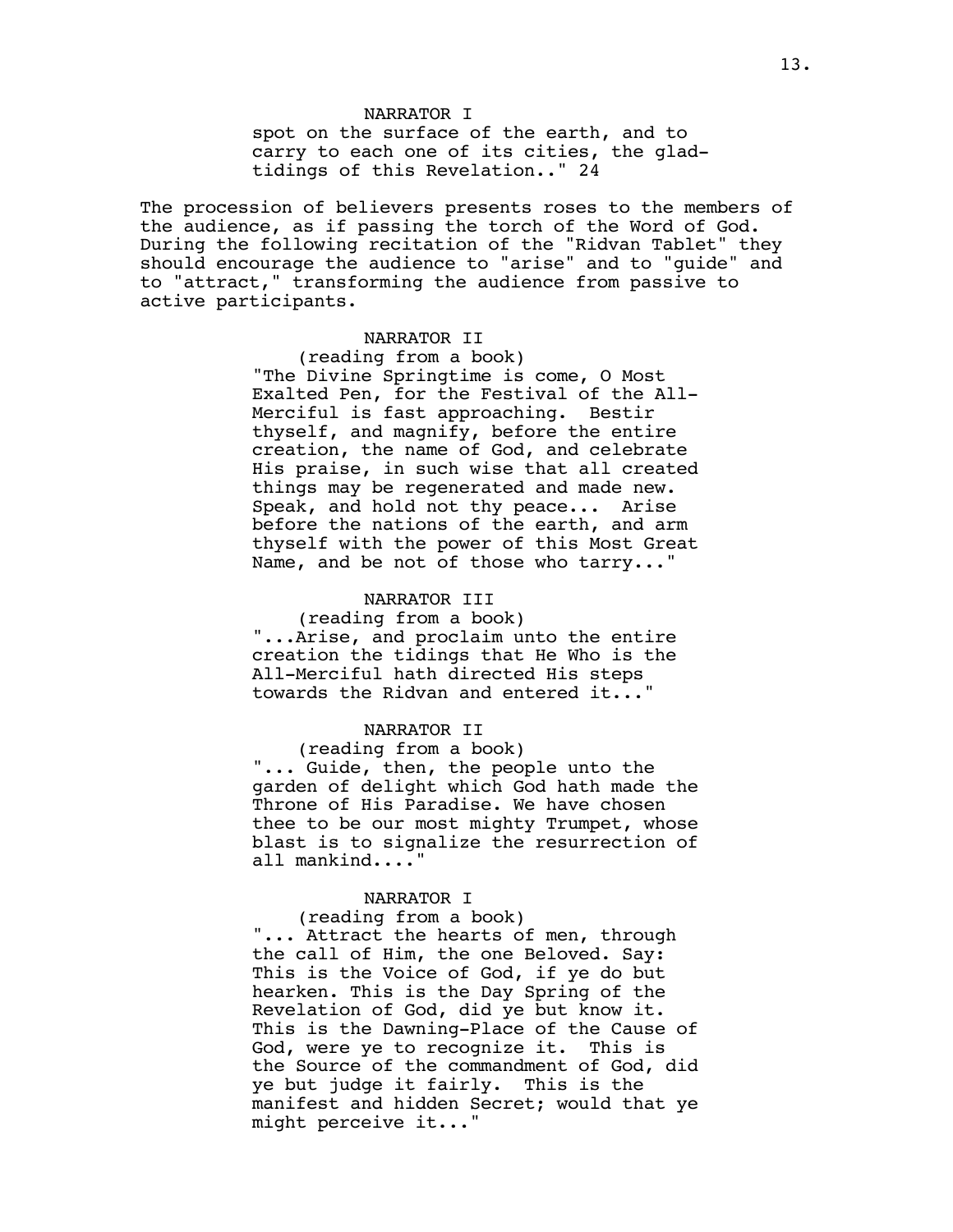#### NARRATOR II

(reading from a book) "...O peoples of the world! Cast away, in My name that transcendeth all other names, the things ye possess, and immerse yourselves in this Ocean in whose depths lay hidden the pearls of wisdom and of utterance, an ocean that surgeth in My name, the All-Merciful. Thus instruceth you He with Whom is the Mother Book."

MUSIC peaks and fades. The final passage of "The Ridvan Tablet" is read in silence.

# NABIL

(reading from a book) "Rejoice with exceeding gladness, O people of Baha, as ye call to remembrance the Day of supreme felicity, the Day whereon the Tongue of the Ancient of Days hath spoken, as He departed from His House, proceeding to the Spot from which He shed upon the whole of creation the splendors of His name, the All-Merciful. God is Our witness. Were We to reveal the hidden secrets of that Day, all they that dwell on earth and in the heavens would swoon away and die, except such as will be preserved by God, the Almighty, the All-Knowing, the All-Wise." 25

There is a pause. Then, the ensemble of actors begins chanting "Allah-u'Abha, Allah'u'Abha..." The melody is picked up by the members of the audience and fills the hall.

\* \* \*

- THOMAS LYSAGHT NAW RUZ, 151 B.E.

#### ENDNOTES

1. Iqan 251

- 2. The Chosen Highway 53
- 3. King of Glory 122